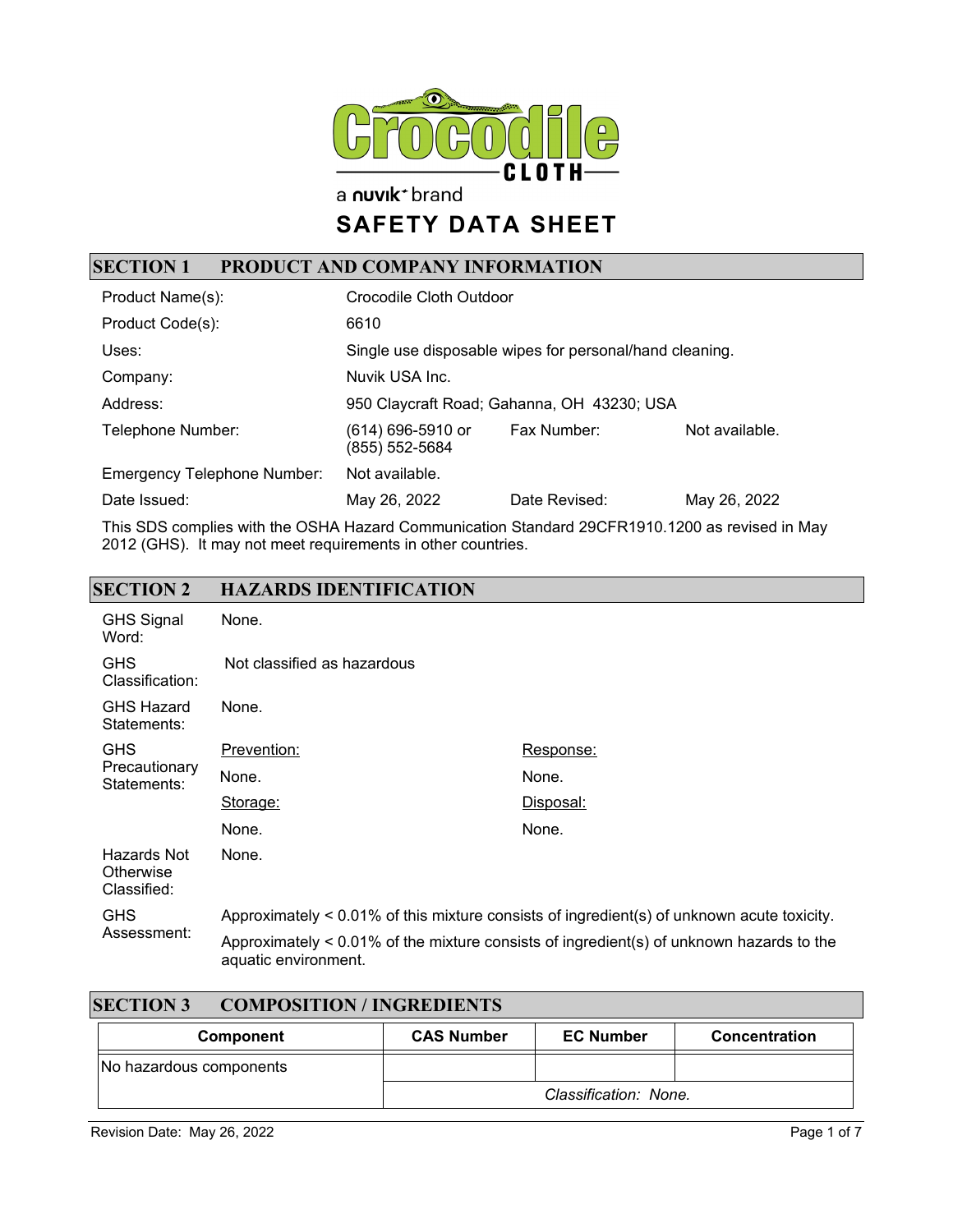### **SECTION 3 COMPOSITION / INGREDIENTS**

Other components are non-hazardous, do not significantly contribute to the hazards of the product or do not require disclosure.

Trade Secret Claims: Specific chemical identity and/or exact percentage (concentration) of components has been withheld as a trade secret.

For the full text of the H-Statements mentioned in this Section, see Section 16.

#### **SECTION 4 FIRST AID MEASURES**

| First Aid - Eyes:                                       | In case of contact, immediately flush eyes with plenty of water for at least 15<br>minutes. Get medical attention, if irritation develops.                                                                                                                                              |
|---------------------------------------------------------|-----------------------------------------------------------------------------------------------------------------------------------------------------------------------------------------------------------------------------------------------------------------------------------------|
| First Aid - Skin:                                       | In the unlikely event that contact causes a reaction, flush area with soap and water<br>and seek medical attention.                                                                                                                                                                     |
| First Aid - Ingestion:                                  | If swallowed and feel unwell, call a physician or poison control center. DO NOT<br>induce vomiting unless directed to do so by a physician or poison control center. If<br>victim is fully conscious, give a cupful of water. Never give anything by mouth to<br>an unconscious person. |
| First Aid - Inhalation:                                 | In the unlikely event that inhalation of product mists causes a reaction, move victim<br>away from source of exposure and into fresh air. See medical attention.                                                                                                                        |
| Important Symptoms /<br>Effects - Acute and<br>Delayed: | Mild tissue inflammation.                                                                                                                                                                                                                                                               |
| Advice to Physician:                                    | Treat symptomatically.                                                                                                                                                                                                                                                                  |

#### **SECTION 5 FIRE FIGHTING MEASURES**

| <b>Extinguishing Media:</b>                               | Treat surrounding material. Water spray, dry chemical, carbon dioxide, or<br>foam is recommended. Carbon dioxide can displace oxygen. Use caution<br>when applying carbon dioxide in confined spaces. |
|-----------------------------------------------------------|-------------------------------------------------------------------------------------------------------------------------------------------------------------------------------------------------------|
| Specific Hazards:                                         | This product is not flammable. This product may give rise to hazardous<br>vapors in a fire. Vapors/fumes may be irritating, corrosive and/or toxic.                                                   |
| Protective equipment and<br>procedures for fire-fighters. | Wear full protective clothing and self-contained breathing apparatus.                                                                                                                                 |
| <b>Additional Advice:</b>                                 | None.                                                                                                                                                                                                 |

#### **SECTION 6 ACCIDENTAL RELEASE MEASURES**

| Spill Procedures:                 | Collect and/or wipe up spills with an absorbent towel/material and transfer<br>into suitable containers for recovery or disposal. Finally flush area with<br>water. |
|-----------------------------------|---------------------------------------------------------------------------------------------------------------------------------------------------------------------|
| <b>Personal Precautions:</b>      | No special protective clothing is required.                                                                                                                         |
| <b>Environmental Precautions:</b> | No special containment is necessary.                                                                                                                                |

#### **SECTION 7 HANDLING AND STORAGE**

Handling: No special handling is required.

Storage: Keep container(s) tightly closed. Use and store this material at ambient temperatures away from heat, direct sunlight and hot metal surfaces. Keep away from any incompatible materials (see Section 10).

Additional Advice: Store in original container. Store as directed by the manufacturer.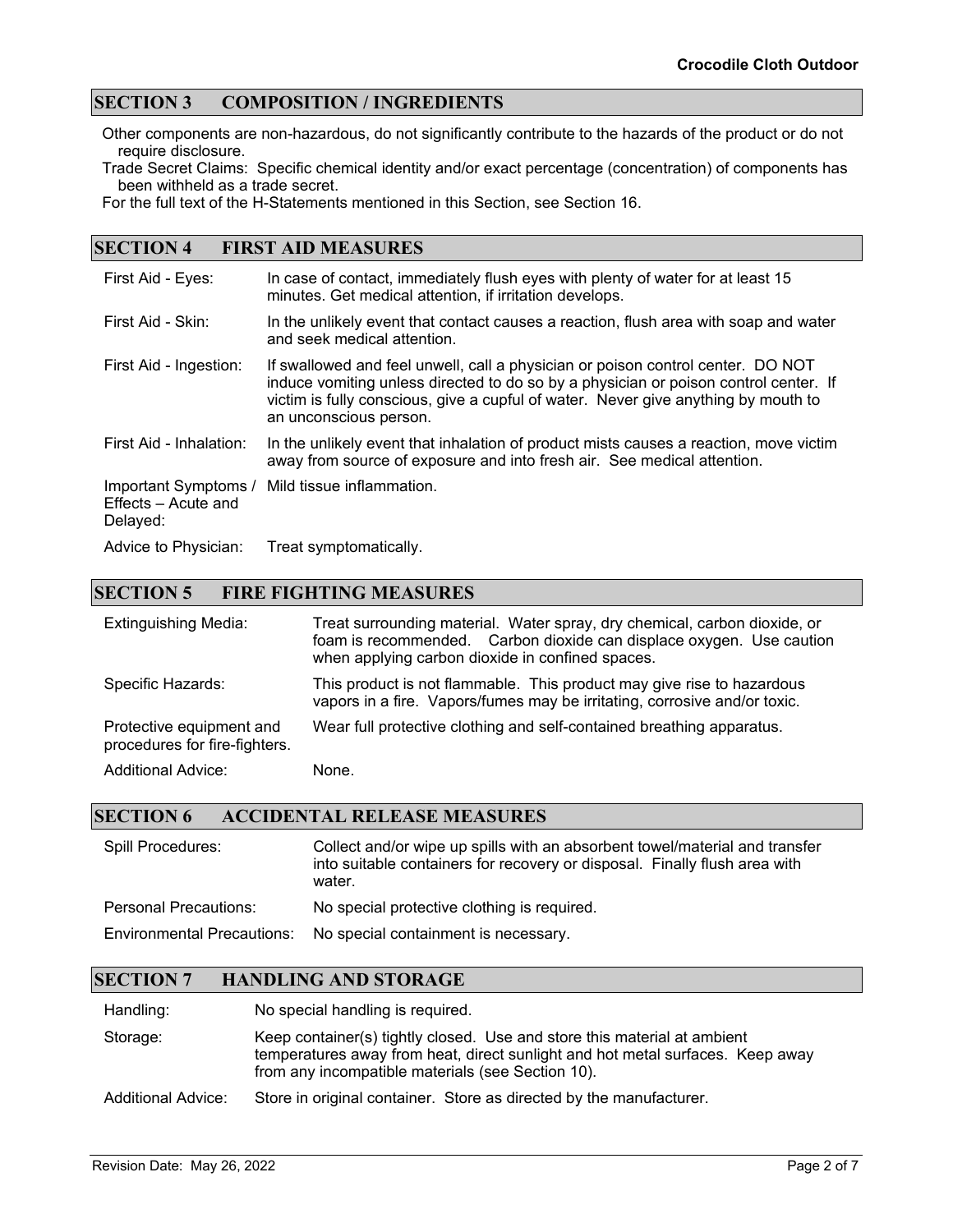## **SECTION 8 EXPOSURE CONTROLS AND PERSONAL PROTECTION**

| Occupational Exposure<br>Standards:     | Exposure limits are listed below, if they exist.                                                                                                                |
|-----------------------------------------|-----------------------------------------------------------------------------------------------------------------------------------------------------------------|
| Crocodile Cloth:                        | None.                                                                                                                                                           |
| <b>Engineering Control</b><br>Measures: | Not required under normal conditions of use.                                                                                                                    |
| <b>Respiratory Protection:</b>          | A NIOSH certified respirator with an organic cartridge may be used under<br>conditions where airborne concentrations are expected to exceed exposure<br>limits. |
| Hand Protection:                        | Not required under normal conditions of use.                                                                                                                    |
| Eye Protection:                         | Not required under normal conditions of use.                                                                                                                    |
| <b>Body Protection:</b>                 | Not required under normal conditions of use.                                                                                                                    |

## **SECTION 9 PHYSICAL AND CHEMICAL PROPERTIES**

| <b>Physical State:</b>                        | Liquid mixture impregnated into a non-woven fabric    |
|-----------------------------------------------|-------------------------------------------------------|
| Color:                                        | White to slightly off-white                           |
| Odor:                                         | Characteristic, faint                                 |
| Odor Threshold:                               | Not available.                                        |
| pH:                                           | $5.0 - 6.0$                                           |
| Melting Point/Range (°C/°F):                  | Not available.                                        |
| Boiling Point/Range (°C/°F):                  | $\geq 100^{\circ}$ C / 212°C (based on constituents)  |
| Flash Point (PMCC) (°C/°F):                   | $\geq 96^{\circ}$ C / 204.8°C (based on constituents) |
| <b>Evaporation Rate:</b>                      | Not available.                                        |
| Flammability / Explosivity Limits in Air (%): | Not available.                                        |
| Vapor Pressure:                               | $\leq$ 23.8 mmHg (25°C) (based on constituents)       |
| Vapor Density (Air = $1$ ):                   | Not available.                                        |
| <b>Relative Density:</b>                      | Not available.                                        |
| Solubility in Water:                          | Soluble (based on constituents - liquid mixture)      |
| <b>Partition Coefficient:</b>                 | Not available.                                        |
| Autoignition Temperature (°C/°F):             | Not available.                                        |
| Decomposition Temperature (°C/°F):            | Not available.                                        |
| Viscosity:                                    | Not available.                                        |
| <b>Explosive Properties:</b>                  | None.                                                 |
| <b>Oxidizing Properties:</b>                  | None.                                                 |
| Volatile Organic Content (VOC) (g/l):         | $<$ 25 g/l (as defined by 40CFR51.100)                |
|                                               |                                                       |

#### **SECTION 10 STABILITY AND REACTIVITY**

| Reactivity:               | Product will not undergo additional reaction.        |
|---------------------------|------------------------------------------------------|
| Stability:                | Stable under normal storage conditions.              |
| Hazardous Polymerization: | Will not occur.                                      |
| Conditions to Avoid:      | Contact with incompatible materials, excessive heat. |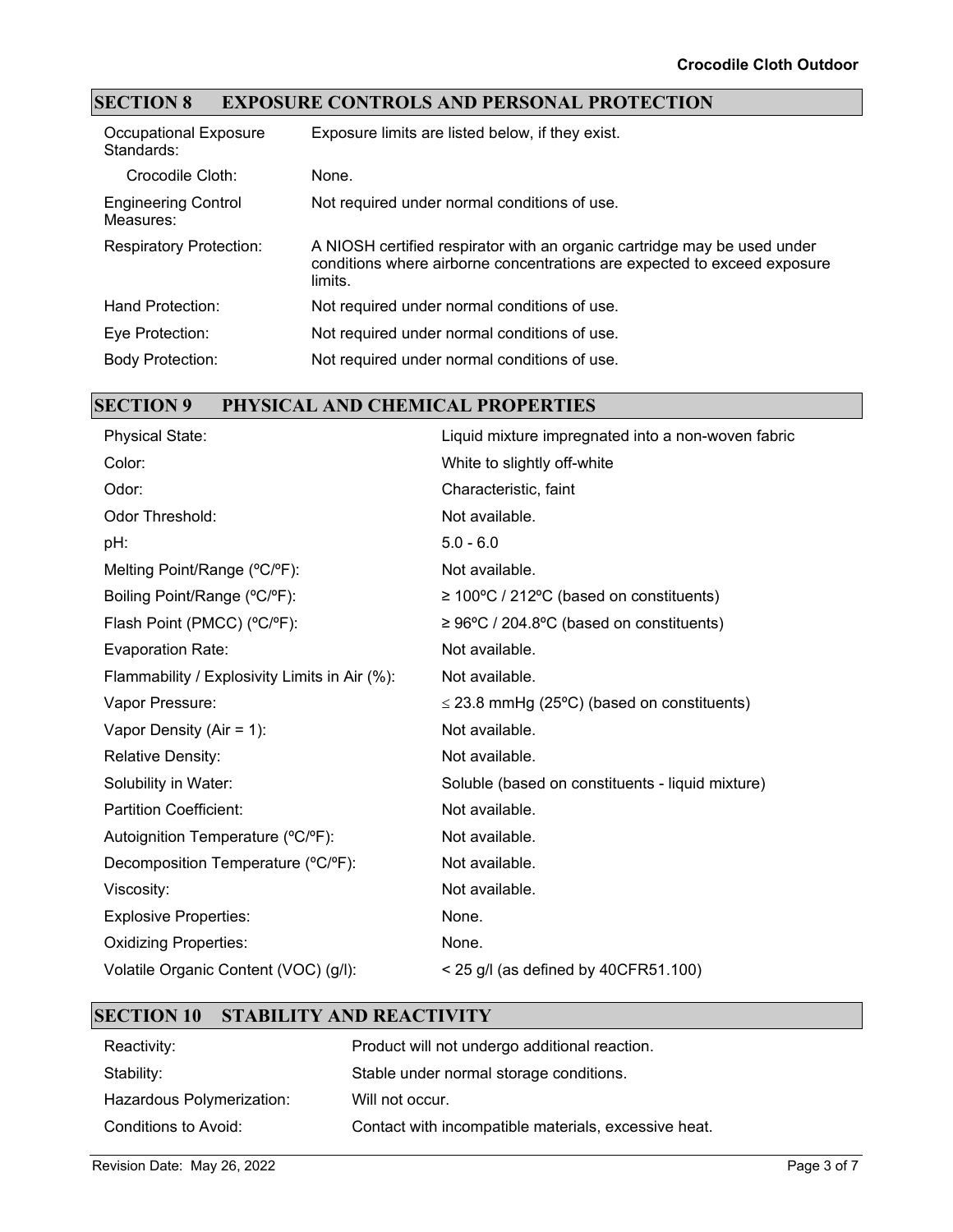### **SECTION 10 STABILITY AND REACTIVITY**

Incompatibilities: Strong oxidizing agents, strong acids, strong bases.

Hazardous Decomposition Products:

Oxides of carbon, aliphatic compounds, toxic by-products.

#### **SECTION 11 TOXICOLOGICAL INFORMATION**

| If available, toxicity data for the product is given; otherwise component data is listed.               |                                                                                                                           |  |
|---------------------------------------------------------------------------------------------------------|---------------------------------------------------------------------------------------------------------------------------|--|
| <b>Acute Toxicity:</b>                                                                                  | This product is not expected to be appreciably harmful.                                                                   |  |
| Skin Corrosion / Irritation:                                                                            | The product may be mildly irritating to the skin. Product testing found faint,<br>barely perceptible erythema/irritation. |  |
| Serious Eye Damage /<br>Irritation:                                                                     | The product may be slightly irritating to the eyes.                                                                       |  |
| Respiratory or Skin<br>Sensitization:                                                                   | The product is not expected to be dermally sensitizing.                                                                   |  |
| Mutagenicity:                                                                                           | This product is not expected to be mutagenic.                                                                             |  |
| Carcinogenicity:                                                                                        | This product is not expected to be carcinogenic.                                                                          |  |
| Reproductive /<br>Developmental Toxicity:                                                               | This product is not expected to be reproductively or developmentally harmful.                                             |  |
| Chronic/Subchronic<br><b>Toxicity: Specific Target</b><br>Organ/Systemic Toxicity -<br>Single Exposure: | This product is not expected to cause organ effects or systemic toxicity upon<br>a single exposure.                       |  |
| Chronic/Subchronic<br>Toxicity: Specific Target<br>Organ/Systemic Toxicity -<br>Repeated Exposure:      | This product is not expected to cause organ effects or systemic toxicity upon<br>repeated exposure.                       |  |
| <b>Aspiration Hazard:</b>                                                                               | This product does not pose an appreciable aspiration hazard.                                                              |  |
| Additional Information:                                                                                 | None.                                                                                                                     |  |

#### **SECTION 12 ECOLOGICAL INFORMATION**

*If available, ecological data for the product is given; otherwise component data is listed.*

| <b>Acute Ecotoxicity:</b>  | This product is not expected to be appreciably harmful to aquatic species.                      |
|----------------------------|-------------------------------------------------------------------------------------------------|
| Mobility:                  | No data.                                                                                        |
| Persistence/Degradability: | Biodegradability of the entire product depends on the substrate/part number<br>(see packaging). |
| Bioaccumulation:           | Not expected to bioaccumulation in living tissue.                                               |
| Other adverse effects:     | None.                                                                                           |

### **SECTION 13 DISPOSAL CONSIDERATION**

| Environmental precautions: | No special containment is necessary.                                                  |
|----------------------------|---------------------------------------------------------------------------------------|
| Product Disposal:          | Dispose in accordance with all local, state (provincial), and federal<br>regulations. |
| Container Disposal:        | Dispose in accordance with all local, state (provincial), and federal<br>regulations. |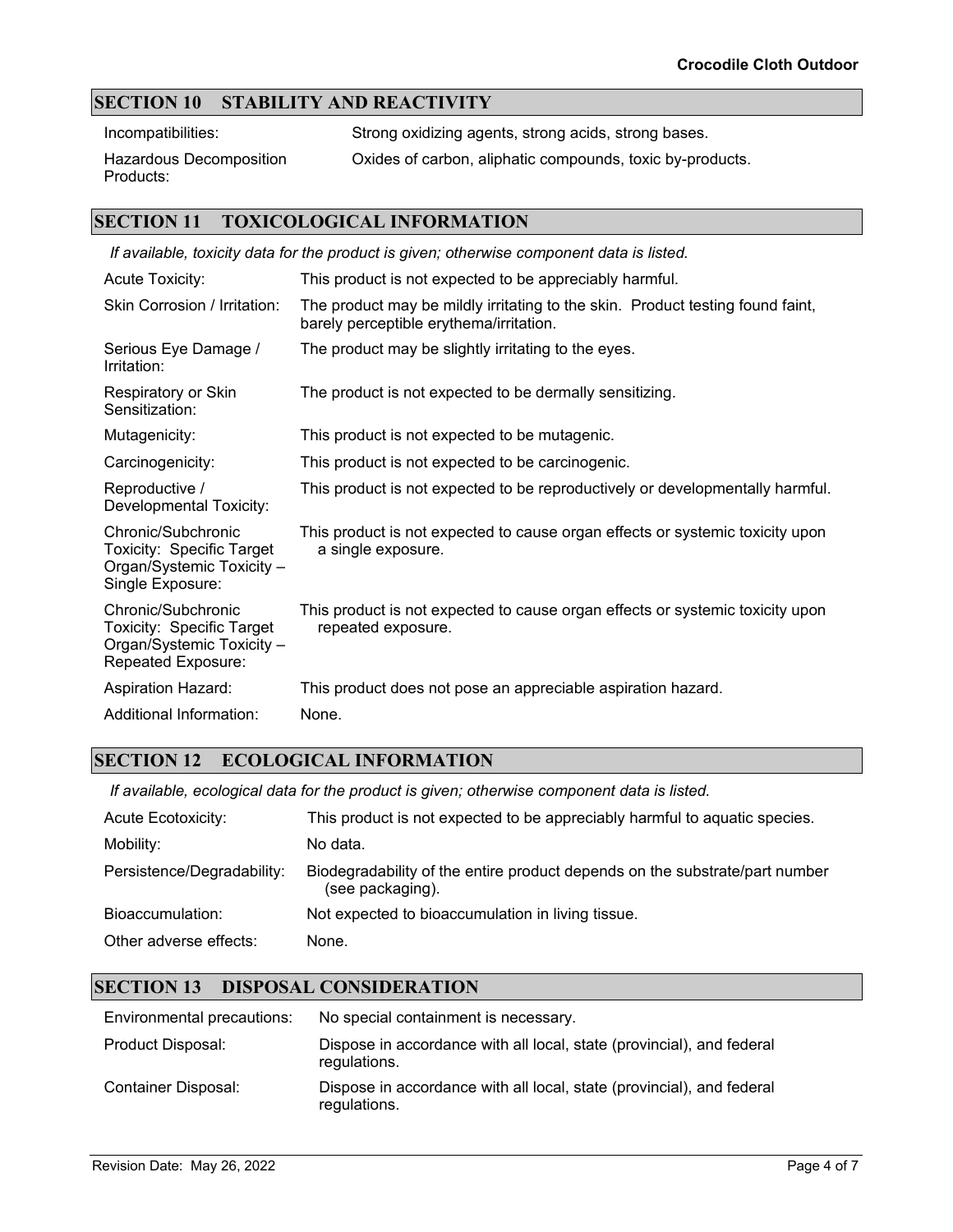## **SECTION 14 TRANSPORT INFORMATION**

|       | DOT (US):             |               |
|-------|-----------------------|---------------|
|       | Proper Shipping Name: | Not regulated |
|       | <b>UN Number:</b>     | None.         |
|       | Class:                | None.         |
|       | Packaging Group:      | None.         |
|       | Reportable Quantity:  | None.         |
|       | Marine Pollutant:     | None.         |
| IATA: |                       |               |
|       | Proper Shipping Name: | Not regulated |
|       | <b>UN Number:</b>     | None.         |
|       | Class:                | None.         |
|       | Packing Group:        | None.         |
|       | IMDG:                 |               |
|       | Proper Shipping Name: | Not regulated |
|       | <b>UN Number:</b>     | None.         |
|       | Class:                | None.         |
|       | Packing Group:        | None.         |
|       | Marine Pollutant:     | None.         |

*Transportation classifications may vary by container volume and may be influenced by regional or country variations in regulations.*

### **SECTION 15 REGULATORY INFORMATION**

| US Toxic Substance Control<br>Act:      | The components of this product are exempt from the inventory listing<br>requirements of the U.S. Toxic Substances Control Act (TSCA)<br>Chemical Substance Inventory, when used in cosmetic/personal<br>cleaning products. |  |  |
|-----------------------------------------|----------------------------------------------------------------------------------------------------------------------------------------------------------------------------------------------------------------------------|--|--|
| Canadian Domestic Substance<br>List:    | One or more components of this product are not listed on the Canadian<br>Domestic Substance List. Limited quantities may be permitted.                                                                                     |  |  |
| EU REACh:                               | One or more components of this product may not have been pre-listed or<br>registered under REACh. Limited quantities may be permitted.                                                                                     |  |  |
| TSCA Sec. 12(b) Export<br>Notification: | This product does not contain a chemical at or above de minimis<br>concentrations which requires reporting.                                                                                                                |  |  |
| Canadian WHMIS                          | None.                                                                                                                                                                                                                      |  |  |
| Classification:                         | This product has been classified in accordance with the hazard criteria of<br>the CPR and the SDS contains all of the information required by the<br>CPR.                                                                  |  |  |
| Massachusetts Right-To-Know:            | This product does not contain materials subject to disclosure under the<br>Massachusetts Right-To-Know Law.                                                                                                                |  |  |
| New Jersey Right-To-Know:               | This product does not contain materials subject to disclosure under the<br>New Jersey Right-To-Know Law.                                                                                                                   |  |  |
| Pennsylvania Right-To-Know:             | This product does not contain materials subject to disclosure under the<br>Pennsylvania Right-To-Know Law.                                                                                                                 |  |  |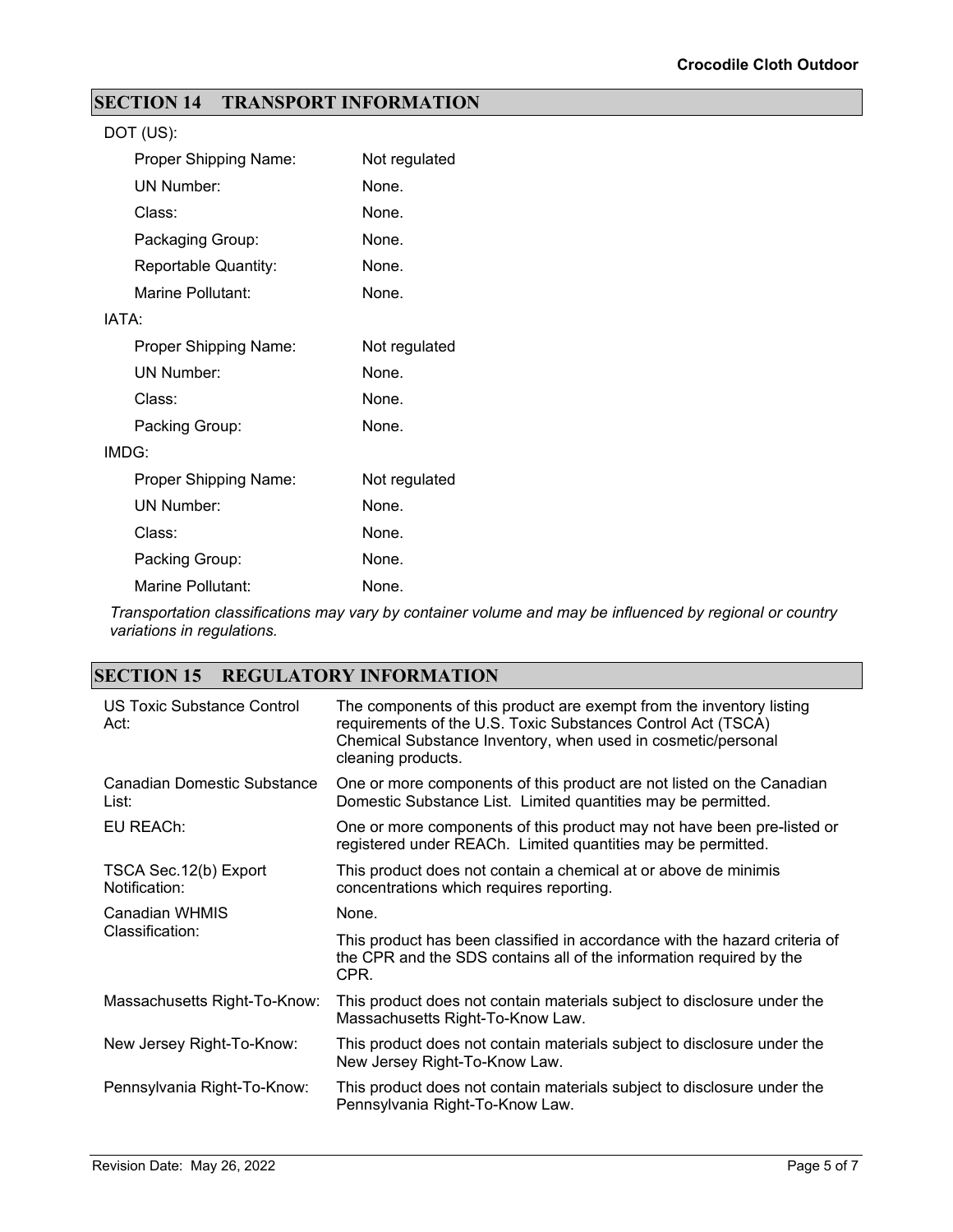## **SECTION 15 REGULATORY INFORMATION**

| California Proposition 65:                        | This product does not contain materials which the State of California has<br>found to cause cancer, birth defects or other reproductive harm. |                                                                                                        |  |
|---------------------------------------------------|-----------------------------------------------------------------------------------------------------------------------------------------------|--------------------------------------------------------------------------------------------------------|--|
| <b>SARA TITLE III-Section</b>                     | None.                                                                                                                                         |                                                                                                        |  |
| 311/312 Categorization (40<br>CFR 370):           |                                                                                                                                               | (as of 2018, the EPA has adopted GHS hazard classifications)                                           |  |
| SARA TITLE III-Section 313<br>(40 CFR 372):       | This product does not contain materials which are listed in Section 313<br>at or above de minimis concentrations.                             |                                                                                                        |  |
| <b>CERCLA Hazardous</b><br>Substance (40 CFR 302) |                                                                                                                                               | This product does not contain materials subject to reporting under<br>CERCLA and Section 304 of EPCRA. |  |
| Water Hazard Class (WGK):                         |                                                                                                                                               | This product is slightly water-endangering (WGK=1).                                                    |  |
| <b>Other Chemical Inventories:</b>                | Australia (AICS):                                                                                                                             | One or more components are not listed.                                                                 |  |
|                                                   | China (IECSC):                                                                                                                                | One or more components are not listed.                                                                 |  |
|                                                   | Japan (ENCS):                                                                                                                                 | All components are listed or exempt.                                                                   |  |
|                                                   | Korea (KCI):                                                                                                                                  | One or more components are not listed.                                                                 |  |
|                                                   | Philippines (PICCS):                                                                                                                          | One or more components are not listed.                                                                 |  |
|                                                   | Taiwan (TCSI):                                                                                                                                | All components are listed.                                                                             |  |

## **SECTION 16 OTHER INFORMATION**

| NFPA Rating - HEALTH:                                     | 1                                                                                                                                               |                                                                                                                                                                                                                                                                                                                                                                                                                                                                                                                                                                                                                                                                                                                                                                                  |              |  |
|-----------------------------------------------------------|-------------------------------------------------------------------------------------------------------------------------------------------------|----------------------------------------------------------------------------------------------------------------------------------------------------------------------------------------------------------------------------------------------------------------------------------------------------------------------------------------------------------------------------------------------------------------------------------------------------------------------------------------------------------------------------------------------------------------------------------------------------------------------------------------------------------------------------------------------------------------------------------------------------------------------------------|--------------|--|
| NFPA Rating - FIRE:                                       | 1                                                                                                                                               |                                                                                                                                                                                                                                                                                                                                                                                                                                                                                                                                                                                                                                                                                                                                                                                  |              |  |
| NFPA Rating - REACTIVITY:                                 | 0                                                                                                                                               |                                                                                                                                                                                                                                                                                                                                                                                                                                                                                                                                                                                                                                                                                                                                                                                  |              |  |
| <b>NFPA Rating - SPECIAL:</b>                             | <b>NONE</b>                                                                                                                                     |                                                                                                                                                                                                                                                                                                                                                                                                                                                                                                                                                                                                                                                                                                                                                                                  |              |  |
| Full text of H-Statements referred<br>to under Section 3: |                                                                                                                                                 |                                                                                                                                                                                                                                                                                                                                                                                                                                                                                                                                                                                                                                                                                                                                                                                  |              |  |
| None.                                                     |                                                                                                                                                 |                                                                                                                                                                                                                                                                                                                                                                                                                                                                                                                                                                                                                                                                                                                                                                                  |              |  |
| SDS Date Issued:                                          | May 26, 2022                                                                                                                                    |                                                                                                                                                                                                                                                                                                                                                                                                                                                                                                                                                                                                                                                                                                                                                                                  |              |  |
| <b>SDS Current Version:</b>                               | 1.0                                                                                                                                             | Version Date:                                                                                                                                                                                                                                                                                                                                                                                                                                                                                                                                                                                                                                                                                                                                                                    | May 26, 2022 |  |
| <b>SDS Revision History:</b>                              | v1.0 Initial version.                                                                                                                           |                                                                                                                                                                                                                                                                                                                                                                                                                                                                                                                                                                                                                                                                                                                                                                                  |              |  |
| Abbreviations:                                            | GHS:<br>CAS#:<br>OSHA:<br>NFPA:<br>DOT:<br>RCRA:<br>TLV:<br>TWA:<br>PEL:<br>STEL:<br>WEEL:<br>AIHA:<br>NTP:<br>IARC:<br>LD50:<br>LC50:<br>NOEL: | Globally Harmonized System of Classification and Labeling of<br>Chemicals<br><b>Chemical Abstract Services Number</b><br>ACGIH: American Conference of Governmental Industrial Hygienists<br>Occupational Safety and Health Administration<br>National Fire Protection Association<br>US Department of Transportation<br>US Resource Conservation and Recovery Act<br><b>Threshold Limit Value</b><br>Time-Weighted Average<br>Permissible Exposure Limit<br>Short Term Exposure Limit<br>Workplace Environmental Exposure Levels<br>American Industrial Hygiene Association<br>National Toxicology Program<br>International Agency for Research on Cancer<br>Lethal Dose 50%<br>Lethal Concentration 50%<br>NOAEL: No Observed Adverse Effect Level<br>No Observed Effect Level |              |  |